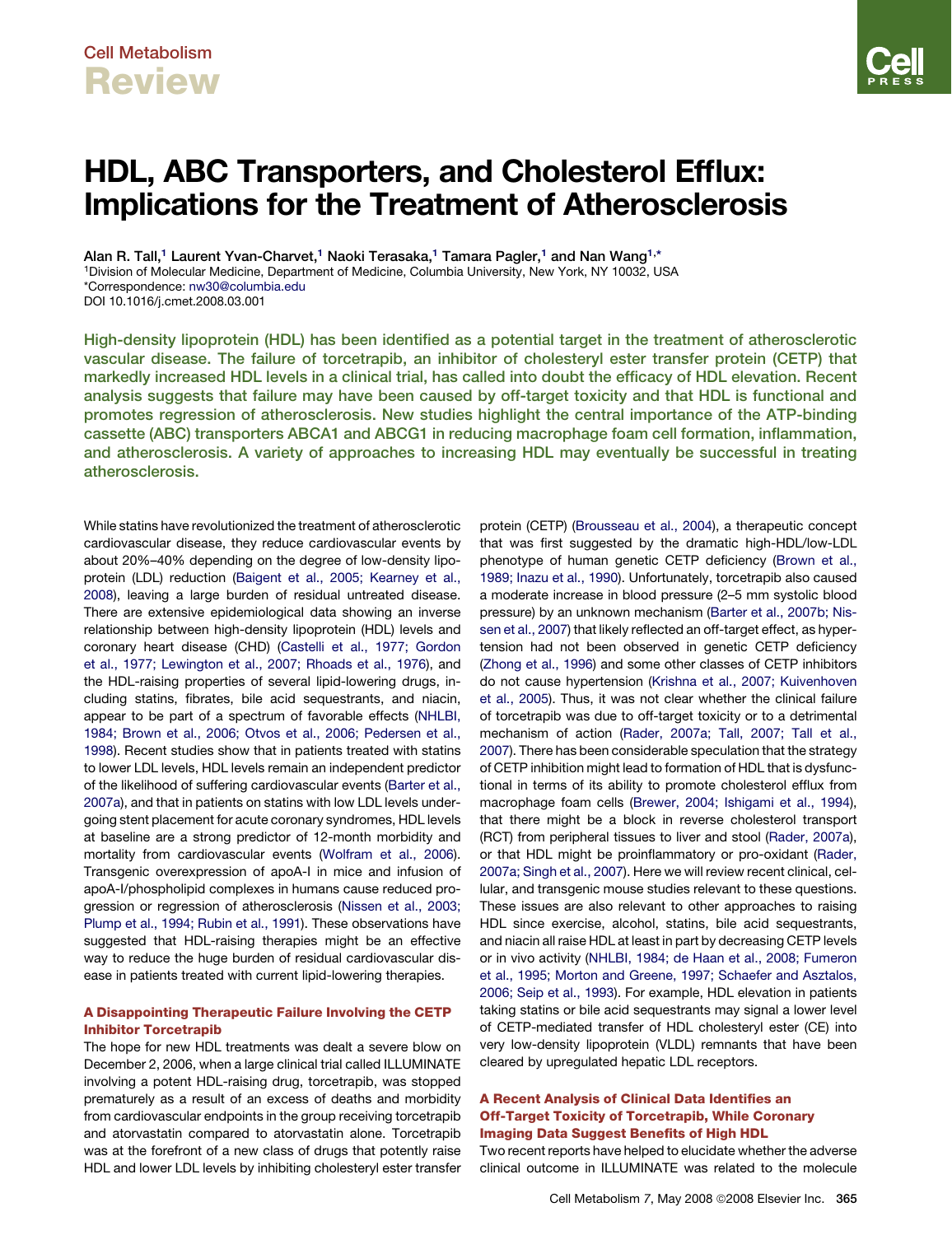(torcetrapib) or the mechanism (CETP inhibition) ([Barter et al.,](#page-7-0) [2007b; Nissen et al., 2007\)](#page-7-0). The first report documents an increase in mortality and morbidity from cardiovascular and noncardiovascular causes in patients receiving torcetrapib and atorvastatin (T+A) compared to atorvastatin (A) alone ([Barter](#page-7-0) [et al., 2007b](#page-7-0)). Torcetrapib therapy was associated with a significant worsening of the primary cardiovascular endpoint (the time to the first major cardiovascular event, including myocardial infarction, unstable angina, revascularization, and heart failure) as well as in total deaths, including an apparent excess of deaths from cancer and infectious disease. The excess of deaths from infectious disease and cancer in the group receiving torcetrapib was not paralleled by a similar increase in infections or cancers reported as adverse events, raising the possibility that these deaths resulted from torcetrapib-related cardiovascular toxicity as a terminal event complicating cancer or infection. However, HDL is known to modulate acute-phase responses, and it is conceivable that very high HDL in subjects treated with CETP inhibitors could dampen the inflammatory response to a severe infection ([Rader, 2007a](#page-9-0)).

This study also revealed that patients receiving torcetrapib had significant reductions in serum potassium levels and increases in bicarbonate and in serum aldosterone levels ([Barter](#page-7-0) [et al., 2007b\)](#page-7-0). While blood pressure changes were not predictive of clinical outcome, there was an excess of deaths and cardiovascular events in patients whose decreases in serum potassium or increases in serum bicarbonate levels were more than the median. In contrast, in patients who experienced the largest increases in HDL (i.e., above the median), there appeared to be a modest decrease in the primary cardiovascular endpoint. Aldosterone has a wide spectrum of vascular toxicities, including increased atherosclerosis [\(Keidar et al., 2004](#page-8-0)). Even though the difference in serum potassium levels between the T+A and A groups was small (0.1 mM), the levels were similar in magnitude to those seen in clinical trials of aldosterone antagonists for heart failure after myocardial infarction, in which the slight increases in serum potassium levels were associated with a beneficial clinical outcome [\(Pitt et al., 2003\)](#page-9-0). The mechanisms of hyperaldosteronism are uncertain, but increases in aldosterone have been seen in torcetrapib-treated rats that naturally lack CETP. These studies strongly suggest significant off-target toxicity of torcetrapib related to hyperaldosteronism and hypokalemia. They also appear to be inconsistent with the hypothesis that direct toxic effects of HDL were responsible for the adverse cardiovascular outcome. However, unknown mechanism-related adverse effects of CETP inhibition on cardiovascular events could still be involved in the negative results of this study ([Barter et al., 2007b](#page-7-0)).

In addition to the ILLUMINATE study, parallel imaging studies of coronaries and carotids showed no difference in the primary measures of atherosclerosis. However, there was a significant decrease in a secondary endpoint, measurement of coronary atherosclerosis volume [\(Nissen et al., 2007\)](#page-9-0). Interestingly, a recent post hoc analysis showed that in the T+A group, there was a significant inverse relationship between the change in HDL cholesterol level and the primary measure of atherosclerosis, i.e., the percent atheroma volume [\(Nicholls et al., 2007\)](#page-8-0). Indeed, there was significant regression of atherosclerosis in patients with the largest increases in HDL levels. There was no relationship between change in HDL and percent atheroma

volume in the A group, suggesting that the effect was specific to torcetrapib treatment. Stratification of the data by change in serum potassium level revealed a substantial beneficial effect on percent atheroma volume in patients with the largest increases in HDL levels whose change in potassium was above the median. The intravascular ultrasound results appear to parallel the clinical outcome in ILLUMINATE and provide a strong suggestion that maximal HDL increases mediated by CETP inhibition reduce the volume of coronary atherosclerosis. However, these suggestions based on post hoc analyses [\(Barter et al.,](#page-7-0) [2007b; Nissen et al., 2007; Nicholls et al., 2007\)](#page-7-0) are only useful for generating hypotheses. They indicate that it may be worthwhile to evaluate other classes of CETP inhibitors that do not cause hyperaldosteronism or hypertension in randomized clinical trials. They also suggest that the maximal benefit of such HDL-raising therapies may only be attained at very high HDL cholesterol levels > 60 mg/dl. Interestingly, this parallels earlier observations on the relationship between genetic CETP deficiency and CHD, where a beneficial association was only apparent in subjects with HDL cholesterol > 60 mg/dl [\(Zhong et al.,](#page-10-0) [1996\)](#page-10-0). Similarly, CETP single-nucleotide polymorphisms that are associated with slightly higher HDL levels in the general population are not associated with significant alterations in CHD risk [\(Willer et al., 2008](#page-10-0)).

#### The Role of HDL, ABCA1, and ABCG1 in Macrophage Cholesterol Efflux

The ability of HDL and its major apolipoprotein, apoA-I, to stimulate efflux of cholesterol from macrophage foam cells in atheromatous blood vessels is thought to be central to its antiatherogenic mechanism and to represent the first step in an overall process of RCT [\(Figure 1](#page-2-0)). The ATP-binding cassette (ABC) transporter ABCA1, the mutant molecule in Tangier disease [\(Bodzioch et al., 1999; Brooks-Wilson et al., 1999; Rust et al.,](#page-7-0) [1999\)](#page-7-0), promotes net cholesterol efflux to lipid-poor apoA-I, while ABCG1 facilitates net cholesterol efflux to HDL particles ([Ken](#page-8-0)[nedy et al., 2005; Wang et al., 2004](#page-8-0)). Deficiency of CETP results in a prominent increase in larger HDL-2 particles, and in complete CETP deficiency, there is a marked increase in the apoE-HDL fraction. HDL isolated from subjects with homozygous CETP deficiency showed enhanced ability to promote cholesterol efflux from macrophage foam cells. Depletion of apoE from the HDL fraction decreased its cholesterol efflux potential, and knockdown of macrophage ABCG1 also substantially reduced cholesterol efflux to HDL from CETP-deficient subjects [\(Matsuura et al., 2006\)](#page-8-0). Mahley, Weisgraber, and coworkers [\(Mahley et al., 2006; Peters-Libeu et al., 2006\)](#page-8-0) have shown that in reconstituted HDL particles, apoE resides in a superficial location among the phosphorylcholine head groups of phospholipids in contrast to more deeply embedded apoA-I molecules and have speculated that this may endow flexibility in the surface of HDL, permitting expansion of the core of HDL with CE as the lecithin:cholesterol acyltransferase (LCAT) reaction proceeds ([Mahley et al., 2006](#page-8-0)). Importantly, a study of the cholesterol efflux potential of HDL isolated from subjects treated with torcetrapib showed moderately increased mean cholesterol efflux from macrophages using HDL from patients treated with the 60 mg dose (the dose used in phase 3 torcetrapib clinical studies), primarily due to an increase in HDL concentration, while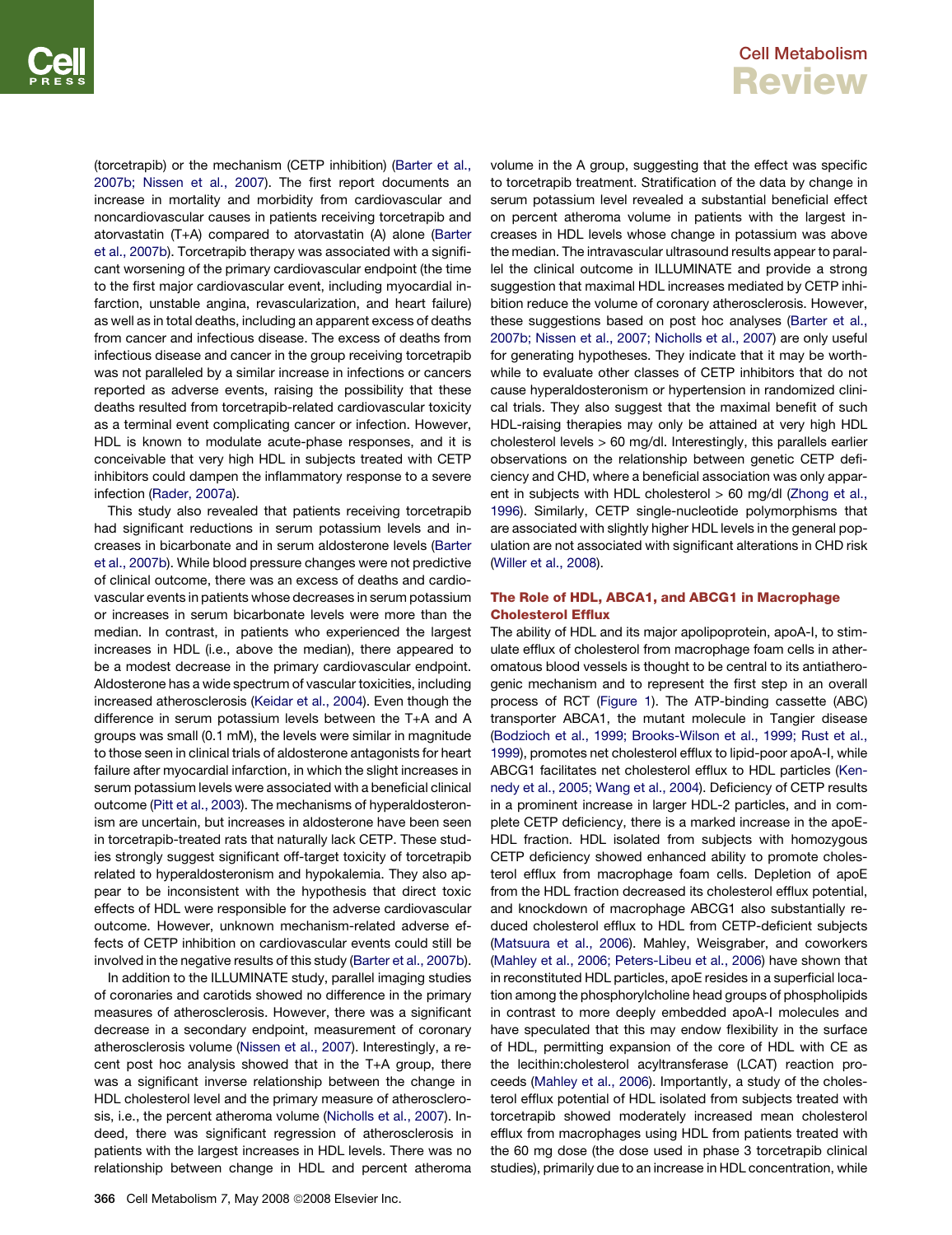<span id="page-2-0"></span>

#### Figure 1. Role of HDL in Macrophage Cholesterol Efflux and Reverse Cholesterol **Transport**

Lipid-free or lipid-poor apolipoprotein A-I (apoA-I) can interact with the ATP-binding cassette (ABC) transporter A1 (ABCA1) in macrophage foam cells in atheroma, promoting efflux of free cholesterol (FC) and phospholipids (PL). This results in the formation of nascent high-density lipoprotein (HDL) particles that are further modified by lecithin:cholesterol acyltransferase (LCAT), generating cholesteryl esters (CE) and forming mature HDL. HDL particles are also formed by ABCA1 in the liver and intestine (not shown). Mature HDL particles can serve as acceptors for ABCG1 mediated cholesterol efflux; there is also cholesterol efflux to mature HDL by passive efflux [\(Yan](#page-10-0)[cey et al., 2003](#page-10-0)) and possibly other transporters as well. In humans and some other species, CE

in HDL can be transferred to apoB-containing lipoproteins by cholesteryl ester transfer protein (CETP) and remnant lipoproteins subsequently cleared by low-density lipoprotein (LDL) receptors in the liver. Finally, HDL cholesterol can be taken up by the liver and subsequently secreted into the bile in a process that may involve selective lipid uptake by scavenger receptor BI (SR-BI). SR-BI is important in mice and rats, but its significance in humans is unknown.

HDL from subjects treated with a higher dose of 120 mg showed substantially greater cholesterol efflux potential due to both an increase in HDL concentration and an increased cholesterol efflux potential per unit mass HDL. More subjects showed an increase in apoE and LCAT in the HDL-2 at the higher dose, and the greater the increase in HDL level, the more the enrichment with apoE and LCAT ([Yvan-Charvet et al., 2007a\)](#page-10-0). These findings suggest that, at least in terms of cholesterol efflux potential monitored in these assays, HDL has normal or enhanced functionality [\(Matsuura et al., 2006; Yvan-Charvet et al., 2007a\)](#page-8-0), paralleling the observation that subjects with larger HDL increases on torcetrapib showed more pronounced regression of coronary atherosclerosis ([Nicholls et al., 2007\)](#page-8-0).

A limitation of cell culture studies is that they are a static system. In vivo, the process of CE-triglyceride exchange mediated by CETP may be important in regenerating lipid-poor apoA-I to serve as substrate for ABCA1, and thus CETP inhibition could potentially have an adverse effect on ABCA1-mediated cholesterol efflux from foam cells ([Wang et al., 2001](#page-10-0)). However, plasma apoA-I levels are increased in CETP deficiency, and the concentration of the pre-beta HDL fraction that may in part represent lipid-poor apoA-I is preserved or increased ([Asztalos et al.,](#page-7-0) [2004; Duverger et al., 1995; Inazu et al., 1990](#page-7-0)). Interestingly, patients treated with torcetrapib who had larger increases in apoA-I levels appeared to have better cardiovascular outcomes ([Barter](#page-7-0) [et al., 2007b](#page-7-0)). CETP deficiency probably increases plasma apoA-I levels by increasing HDL size and delaying catabolism of apoA-I (e.g., by decreasing renal filtration) [\(Ikewaki et al.,](#page-8-0) [1993\)](#page-8-0). There may be sufficient local remodeling of HDL in the arterial wall by lipases and phospholipid transfer protein (PLTP) secreted by macrophages to regenerate lipid-poor apoA-I [\(To](#page-10-0)[bias and Curtiss, 2005](#page-10-0)). This could lead to enhanced activities of both ABCA1 and ABCG1 lipid efflux pathways from foam cells in atheroma [\(Figure 2\)](#page-3-0). Thus, CETP inhibition may enhance cholesterol efflux from macrophage foam cells via ABCG1, passive efflux, and ABCA1 pathways, leading to a regression of coronary atheroma at high levels of HDL.

### CETP and Reverse Cholesterol Transport

While these studies highlight the likely beneficial effects of CETP deficiency on cholesterol efflux from foam cells, CETP inhibition in rabbits and humans does not stimulate the overall process of RCT ([Brousseau et al., 2005\)](#page-7-0). In fact, a recent study of macrophage RCT (the rate of movement of [<sup>3</sup>H]cholesterol from macrophages injected into the peritoneal cavity into serum, liver, and feces) showed that adeno-associated virus (AAV)-CETP increased overall RCT in mice as measured by the movement of [<sup>3</sup>H]cholesterol from macrophages into feces. The initial steps of [<sup>3</sup>H]cholesterol movement from macrophages to serum were not significantly changed by CETP expression. This apparent stimulation of RCT into stool by AAV-CETP was not observed in *Ldlr<sup>-/-</sup>* mice, suggesting that CETP enhances RCT by promoting the movement of CE from HDL into apoB-containing lipoproteins with subsequent removal of remnants by LDLR ([Tanigawa](#page-9-0) [et al., 2007](#page-9-0)). One implication of these studies could be that in subjects treated with high doses of statins, upregulation of LDLR might play a pivotal role in CETP-mediated RCT, and thus the combination of CETP inhibitors and statins might have an adverse effect on RCT ([Barter et al., 2007b; Nissen et al.,](#page-7-0) [2007\)](#page-7-0).

It is important to note, however, that the macrophage RCT method does not measure net fluxes of sterol, and movements of radioactivity may reflect isotope exchange processes that are responding to changes in sterol pool sizes in plasma or liver. For example, CETP expression appreciably lowered plasma cholesterol levels in *LdIr<sup>+/+</sup>* mice, but not in *LdIr<sup>-/-</sup>* mice [\(Tani](#page-9-0)[gawa et al., 2007\)](#page-9-0). Thus, the specific activity of macrophagederived [<sup>3</sup>H]cholesterol in plasma is higher in CETP transgenic mice versus nontransgenic mice on a *Ldlr*+/+ background, but not in *Ldlr<sup>-/-</sup>* mice. The ability of CETP to increase movement of [<sup>3</sup>H]cholesterol radioactivity from plasma into stool in the Ldlr<sup>+/+</sup> group might arise from the higher specific activity without indicating an increase in net flux of plasma sterol into feces in the group expressing CETP. Net sterol outputs were not reported in the [Tanigawa et al. \(2007\)](#page-9-0) study. Moreover, the [Tanigawa et al.](#page-9-0) [\(2007\)](#page-9-0) studies in mice contrast with the earlier findings that fecal neutral sterol and bile acid excretion were not appreciably changed in humans treated with high doses of torcetrapib, whether or not the subjects received concomitant treatment with atorvastatin ([Brousseau et al., 2005\)](#page-7-0). In summary, it is likely that in the steady state, CETP inhibition does not change the overall rate of flux of cholesterol from peripheral tissues to liver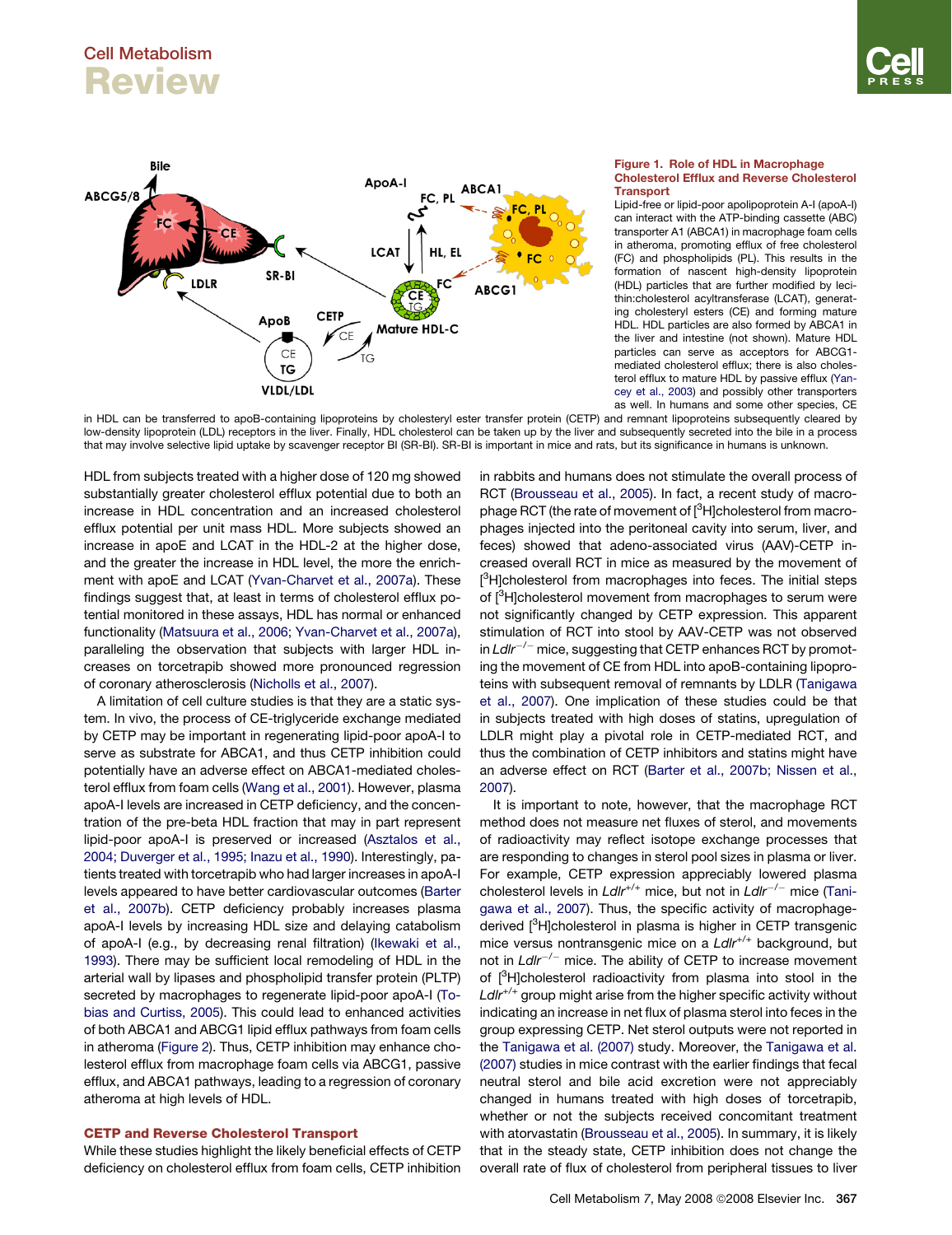

<span id="page-3-0"></span>

Figure 2. Hypothetical Scheme Showing How CETP Inhibition Could Lead to Improvements of Macrophage Cholesterol Efflux Involving Both ABCA1 and ABCG1 Transporters

Inhibition or genetic deficiency of CETP leads to accumulation of larger HDL in the plasma compartment due to impaired clearance of particles in the kidney and liver [\(Ikewaki et al., 1993\)](#page-8-0). The reduction in catabolism of HDL-associated apoA-I leads to an increased pool of apoA-I and entry of increased numbers of large HDL particles into the artery wall. On entering the subendothelial space, large particles can act as acceptors for ABCG1-mediated cholesterol efflux, and there may also be sufficient local remodeling of HDL in the arterial wall by lipases (HL) and phospholipid transfer protein (PLTP) secreted by macrophages [\(Curtiss et al.,](#page-8-0) [2006](#page-8-0)) to regenerate lipid-poor apoA-I, which in turn could also enhance the ABCA1 lipid efflux pathway from macrophage foam cells in atheroma. In addition, large HDL may promote efflux of cholesterol and oxysterols from endothelial cells, which express abundant ABCG1 [\(Hassan et al., 2006](#page-8-0)).

or stool; however, the pathway of cholesterol transport is altered, favoring transport in HDL and direct uptake in the liver rather than the indirect pathway of RCT involving transfer to the liver via VLDL/LDL ([Figure 1\)](#page-2-0). In this regard, the high-affinity binding of apoE-rich HDL to LDLR in CETP deficiency ([Yamashita et al.,](#page-10-0) [1990](#page-10-0)) and scavenger receptor BI (SR-BI)-mediated selective uptake of HDL CE [\(Trigatti et al., 2003](#page-10-0)) could play significant roles. In addition, the CE content of VLDL and intermediate-density lipoprotein (IDL) (remnant) particles is reduced, and the level of LDL is decreased due to increased hepatic uptake and possibly decreased conversion of VLDL to LDL [\(Ikewaki et al., 1995](#page-8-0)). Thus, any potential benefit of CETP inhibition derives not from an overall increase in RCT but rather from an altered lipoprotein profile with increased HDL and reduced levels of cholesterol in remnants and LDL, with consequent favorable interactions with cells in the arterial wall.

#### The Role of Different Cholesterol Efflux Pathways in Atherosclerosis

Several different potential cholesterol efflux pathways from macrophages to HDL have been described: passive or diffusional efflux, efflux associated with macrophage apoE secretion, SR-BI-mediated cholesterol efflux, and active cholesterol efflux mediated by the ABC transporters ABCA1 and ABCG1 [\(Tall,](#page-9-0) [2003; Yancey et al., 2003](#page-9-0)). Recent studies from several different laboratories indicate that together, ABCA1 and ABCG1 have the major role in mediating net cholesterol efflux from macrophages to HDL or serum ([Adorni et al., 2007; Out et al., 2008b; Wang](#page-7-0)

[et al., 2007; Yvan-Charvet et al., 2007b, 2008\)](#page-7-0). When one transporter is deficient, the other is induced as a result of sterol accumulation and liver X receptor (LXR) activation, resulting in mutual compensation in the activities of the two transporters [\(Ranalletta](#page-9-0) [et al., 2006; Yvan-Charvet et al., 2007a](#page-9-0)). Macrophages with combined deficiency of ABCA1 and ABCG1 have major defects in cholesterol efflux to apoA-I, HDL, and serum, as well as in apoE secretion [\(Out et al., 2008b; Yvan-Charvet et al., 2007b](#page-9-0)). In one study, combined deficiency of ABCA1 and ABCG1 resulted in a 60% decrease in macrophage net cholesterol efflux to HDL [\(Yvan-Charvet et al., 2007b](#page-10-0)), while in another study, the decrease in cholesterol efflux was reported as 100% [\(Out](#page-9-0) [et al., 2008b\)](#page-9-0). A third set of studies suggested major roles of ABCA1 and ABCG1 in cholesterol-loaded macrophages and a relatively larger role of passive cholesterol efflux from cells to HDL, especially when macrophages are not loaded with cholesterol ([Adorni et al., 2007](#page-7-0)). Compared to wild-type mice or mice with single deficiencies of ABCA1 or ABCG1, mice with combined deficiency of ABCA1 and ABCG1 showed much greater accumulation of cholesterol in the form of CE in peritoneal macrophages on either chow or high-cholesterol diets, as well as foam cell accumulation in various organs such as the spleen [\(Out et al., 2008a, 2008b; Yvan-Charvet et al., 2007b](#page-9-0)). Moreover, parallel studies of macrophage RCT showed major and additive effects of macrophage deficiency of ABCA1 and ABCG1 on movement of radiotracer into serum, liver, and feces ([Wang](#page-10-0) [et al., 2007](#page-10-0)). Since ABCA1 and ABCG1 mediate unidirectional cholesterol efflux from cells to HDL and HDL ([Wang et al.,](#page-10-0)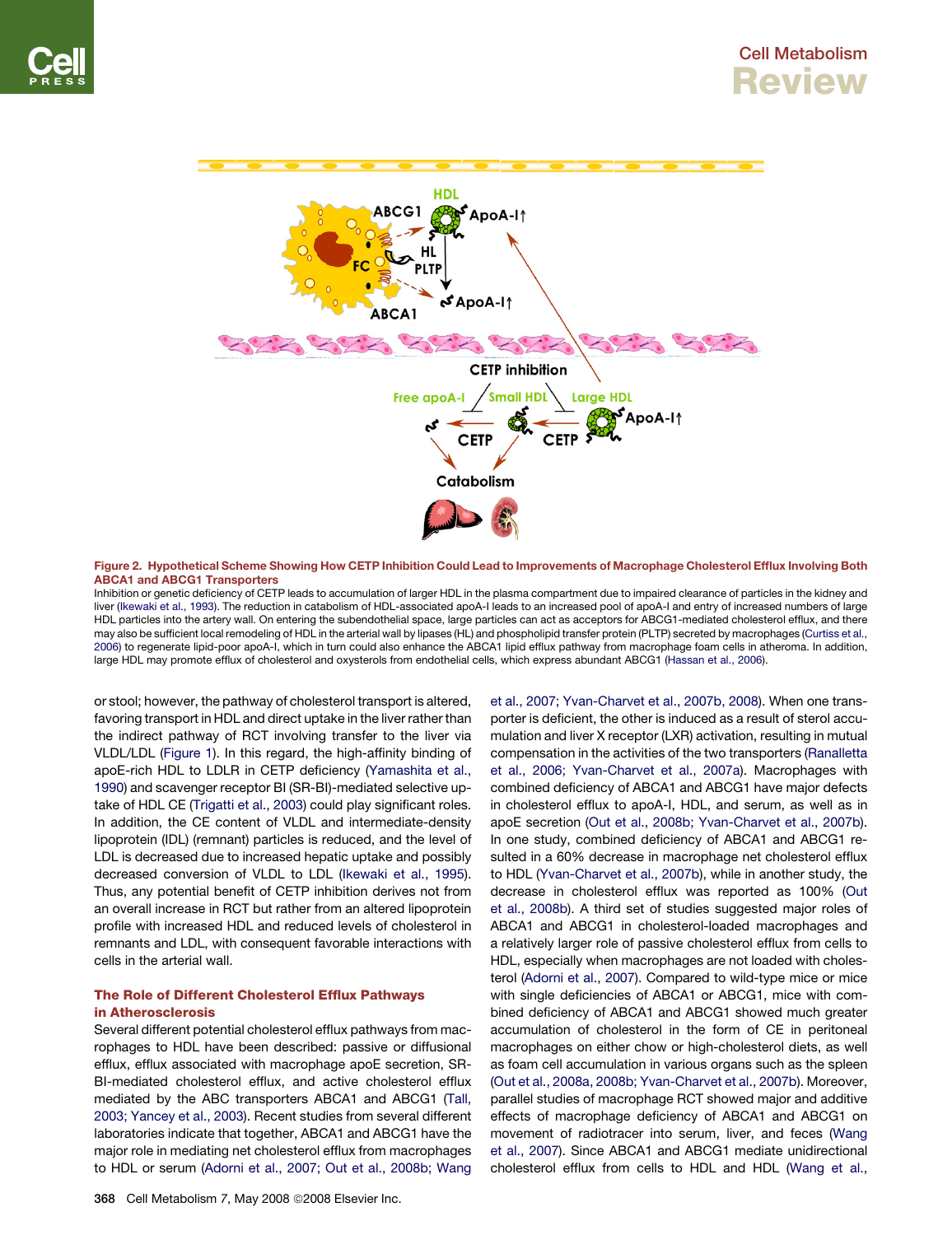[2000, 2004, 2007](#page-10-0); T.P. and A.R.T., unpublished data), these studies provide a minimum estimate of the contribution of ABCA1 and ABCG1 to macrophage cholesterol efflux to serum in vivo. Together, these recent studies have confirmed that ABCA1 and ABCG1 account for the major portion of the net cholesterol efflux from cholesterol-loaded macrophages to plasma lipoproteins in vivo.

The atherosclerosis studies provide a close parallel with the cholesterol efflux data and indicate that combined deficiency of ABCA1 and ABCG1 in bone marrow-derived cells results in a dramatic enhancement of atherosclerosis. Transplantation of Abca1<sup>-/-</sup> bone marrow into Ldlr<sup>-/-</sup> or Apoe<sup>-/-</sup> mice results in a modest increase in atherosclerosis [\(Aiello et al., 2002; van](#page-7-0) [Eck et al., 2002](#page-7-0)). In contrast, transplantation of *Abcg1<sup>-/-</sup>* bone marrow into *Ldlr<sup>–/–</sup> or Apoe<sup>–/–</sup> mice resulted in either no change* or a decrease in atherosclerosis ([Baldan et al., 2006; Out et al.,](#page-7-0) [2008a; Ranalletta et al., 2006](#page-7-0)). The decrease in atherosclerosis was attributed to either compensatory upregulation of ABCA1 in *Abcg1*-/- macrophages ([Ranalletta et al., 2006](#page-9-0)) or enhanced apoptosis of *Abcg1<sup>-/-</sup> macrophages ([Baldan et al., 2006](#page-7-0)).* Importantly, transplantation of *Abca1*-/-*Abcg1*-/- bone marrow into Ldlr<sup>+/-</sup> mice followed by feeding a high-cholesterol diet (1.25% cholesterol and 1% cholic acid) led to markedly increased atherosclerosis compared to mice receiving bone marrow with single knockout (KO) of ABCA1 or ABCG1 ([Yvan-](#page-10-0)[Charvet et al., 2007b](#page-10-0)). In addition, there was prominent accumulation of foam cells in the heart, spleen, and small intestine [\(Yvan-Charvet et al., 2007b\)](#page-10-0). A similar study [\(Out et al., 2008a\)](#page-9-0) involved transplantation of *Abca1<sup>-/-</sup>Abcg1<sup>-/-</sup>* bone marrow into *Ldlr*-/- mice fed a Western-type diet (0.15% cholesterol and saturated fat). This study also documented an increase in foam cells in various organs including spleen, small intestine, Peyer's patches, and liver. However, in contrast to the aforementioned study [\(Yvan-Charvet et al., 2007b](#page-10-0)) wherein plasma VLDL and LDL levels were similar in mice receiving wild-type or double-KO bone marrow, plasma VLDL and LDL levels in this study [\(Out et al., 2008a\)](#page-9-0) were markedly decreased in the double-KO recipients, with differences between the studies probably reflecting the different cholesterol content of the diets. Nonetheless, atherosclerosis was increased in the double-KO recipients relative to the level of plasma cholesterol [\(Out et al., 2008a\)](#page-9-0).

### Cellular Mechanisms of Cholesterol Efflux via ABCA1 and ABCG1

ABCA1 promotes efflux of phospholipids and cholesterol to lipid-poor apoA-I in a process that involves the direct binding of apoA-I to the transporter [\(Oram et al., 2000; Wang et al.,](#page-9-0) [2000\)](#page-9-0). Most likely ABCA1 translocates phospholipids from the inner to the outer membrane leaflet of the plasma membrane, perhaps creating outward curvature and packing defects in the membrane; this may allow interpolation of amphipathic helices of apoA-I into the membrane and formation of nascent HDL particles ([Vedhachalam et al., 2007\)](#page-10-0). Cholesterol and phospholipid efflux via ABCA1 appear to occur simultaneously [\(Smith et al.,](#page-9-0) [2004\)](#page-9-0), and it is possible that the transporter also translocates cholesterol onto the forming HDL particle [\(Gillotte-Taylor et al.,](#page-8-0) [2002\)](#page-8-0). In contrast, ABCG1 promotes efflux of cholesterol onto a variety of lipoprotein particles, including HDL, LDL, phospholipid vesicles, and cyclodextrin, but does not appear to bind lipoprotein particles [\(Wang et al., 2004, 2006](#page-10-0)). Overexpression of ABCG1 also promotes efflux of choline-containing phospholipids onto HDL ([Wang et al., 2004\)](#page-10-0), likely including both sphingomyelin and phosphatidylcholine [\(Kobayashi et al., 2006\)](#page-8-0). Following activation of LXRs in macrophages, the ability of ABCG1 to promote cholesterol efflux correlates with the appearance of ABCG1 in the plasma membrane [\(Wang et al., 2006\)](#page-10-0).

Two potential mechanisms of sterol efflux by ABCG transporters have been proposed [\(Figure 3\)](#page-5-0):

(1) [Small \(2003\)](#page-9-0) has suggested that ABCG5 and ABCG8, heterodimeric transporters that promote secretion of cholesterol and plant sterols into bile, mediate protrusion of the hydrophobic sterol molecule into the aqueous phase, followed by collision with a micelle. By analogy, ABCG1 could promote protrusion of cholesterol from the plasma membrane followed by transient collision with an HDL particle [\(Figure 3](#page-5-0)A). Since there is very little energetic barrier to the movement of cholesterol between the two leaflets of a bilayer membrane [\(Small, 2003](#page-9-0)), it seems unlikely that ABCG1 simply translocates cholesterol from the inner to the outer plasma membrane.

(2) Alternatively, ABCG1 could change the organization of phospholipids in the plasma membrane such that the membrane more readily releases sterol and phospholipids to lipoprotein acceptors [\(Figure 3B](#page-5-0)). This model is consistent with the nonspecific nature and lack of binding of lipoprotein acceptors by ABCG1.

It is notable that ABCG1 appears to promote movement of cholesterol from the ER to the plasma membrane, manifested as decreased cellular ACAT activity and decreased activity of SREBP-2 target genes, even in the absence of extracellular lipoprotein acceptors [\(Wang et al., 2006\)](#page-10-0). Thus, ABCG1 appears to increase the affinity of the plasma membrane for ER-derived sterols even while releasing sterols more readily to extracellular lipoprotein acceptors [\(Wang et al., 2006](#page-10-0)), perhaps secondary to translocation and efflux of membrane phospholipids.

### A Potential Role of HDL and ABCG1 in Macrophage Apoptosis and Inflammation in Plaques

Ruptured atherosclerotic plaques are characterized by thin caps, large necrotic cores, and increased numbers of apoptotic macrophages and smooth muscle cells. HDL was found to protect macrophages from apoptosis induced by oxidized LDL, or by loading with free cholesterol ([Cui et al., 2007; Terasaka](#page-7-0) [et al., 2007\)](#page-7-0). In the case of oxidized LDL-induced apoptosis, the protective effect of HDL was abolished in *Abcg1<sup>-/-</sup> m*acrophages [\(Terasaka et al., 2007\)](#page-10-0). In contrast, for free cholesterol (FC)-induced apoptosis, knockout of both ABCG1 and ABCA1 was required to see an abolition of the protective effect of HDL [\(Yvan-Charvet et al., 2007a\)](#page-10-0). ABCG1 has a specific role in promoting cellular efflux of sterols modified at the 7 position such as 7-ketocholesterol (7-KC; [Terasaka et al., 2007](#page-10-0)). 7-KC is a spontaneously formed cholesterol oxidation product that is present in processed foods and high-cholesterol diets and is the most abundant oxysterol in oxidized LDL and in human atherosclerotic plaques [\(Brown et al., 1996; Brown and Jessup,](#page-7-0) [1999; Vine et al., 1998\)](#page-7-0). Dietary 7-KC is normally absorbed on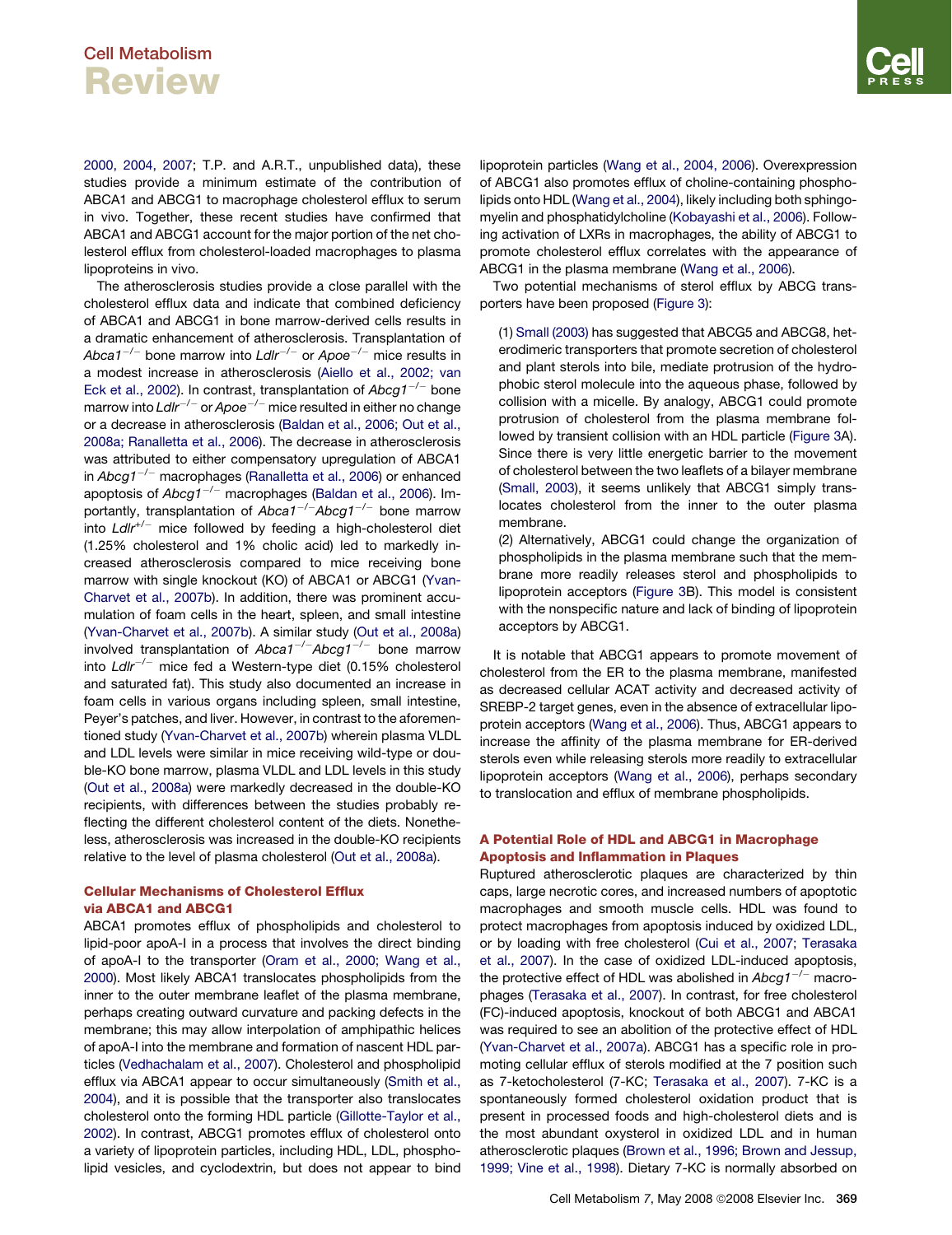<span id="page-5-0"></span>

#### Figure 3. Two Proposed Mechanisms of ABCG1-Mediated Sterol Efflux

(A) One model suggests that ABCG transporters accomplish FC transfer by helping sterol molecules to overcome the energy barrier for entry into the hydrophilic water layer perhaps by utilizing ATP to promote protrusion of the cholesterol molecule into water, followed by a transient collision with an acceptor ([Small, 2003](#page-9-0)), in this case HDL.

(B) In the second model, the ability of ABCG1 to promote PL efflux [\(Kobayashi et al., 2006\)](#page-8-0) points to a function as a phospholipid flippase mediating the transfer of PL from the inner to the outer leaflet (I). This could lead to such an extensive change in the equilibrium of membrane components that the outer leaflet becomes more attractive to sterol (e.g., an increased content of sphingomyelin or saturated phosphatidylcholine), followed by transbilayer diffusion of cholesterol molecules toward the outer leaflet (II), where they can dissociate onto HDL particles perhaps following nonspecific binding of HDL to the plasma membrane (III) ([Tabas](#page-9-0) [and Tall, 1984\)](#page-9-0).

In both models, the movement of cholesterol from the inner to the outer membrane is followed by carrier-facilitated diffusion from cellular organelles, notably the endoplasmic reticulum (ER; IV), leading to altered sterol-mediated ER regulation of cholesterol homeostasis [\(Maxfield and Menon, 2006; Wang et al., 2006\)](#page-8-0).

chylomicrons, rapidly cleared from the circulation in remnants, and converted into bile salts in the liver. However, 7-KC is apparently cytotoxic at some concentrations found in vivo, inducing apoptosis and necrosis of endothelial cells and macrophages. HDL and ABCG1 have a specific role in promoting efflux of 7-KC and 7-β-OH cholesterol in transfected 293 cells and macrophages, while ABCA1 and apoA-I have no ability to stimulate efflux of these oxysterols ([Terasaka et al., 2007](#page-10-0)). Other oxysterols such as 25-OH cholesterol can undergo efflux by both ABCA1 and ABCG1 pathways. Moreover, Abcg1<sup>-/-</sup> mice fed a Western diet showed prominent accumulation of 7-KC in macrophages ([Terasaka et al., 2007](#page-10-0)). ABCG1 is also highly expressed in endothelial cells [\(O'Connell et al., 2004\)](#page-9-0). The role of ABCG1 in promoting efflux of 7-KC suggests that large HDL-2 particles that promote sterol efflux via ABCG1 may have a particular role in protecting endothelial cells and macrophages from the deleterious effects of oxysterols consumed in the diet or formed on LDL ([Terasaka et al., 2007](#page-10-0)). This could be important in maintaining normal endothelial functions and in atherosclerotic plaque stabilization [\(Libby et al., 2002](#page-8-0)).

In addition to the severe defect in cholesterol efflux and apoE secretion, *Abca1<sup>-/-</sup>Abcg1<sup>-/-</sup> macrophages showed increased* mRNA and secretion of chemokines and inflammatory cytokines ([Yvan-Charvet et al., 2007b](#page-10-0)). Single KO of ABCG1 produced a similar, though milder, defect in secretion of inflammatory cytokines and chemokines, while KO of ABCA1 had minimal effects ([Yvan-Charvet et al., 2007b\)](#page-10-0). The HDL/ABCG1 pathway may have a specific role in decreasing macrophage inflammatory and chemokine responses ([Yvan-Charvet et al., 2007b](#page-10-0)). Thus,

HDL/ABCG1 may be important in protecting advanced plaques from macrophage apoptosis and inflammatory responses, suggesting a role in plaque stabilization and acute coronary syndromes.

Other potential anti-inflammatory properties of HDL may be related to its ability to take up oxidized phospholipids from other lipoproteins or cells and to its content of PAF acetylhydrolase (also known as lipoprotein-associated PLA-2), an enzyme that can break down short-chain oxidized phospholipids. In *Apoe*-/ mice, the ability of HDL to promote migration of dendritic cells out of the skin ([Angeli et al., 2004\)](#page-7-0), and perhaps by inference from arteries, may depend on its content of PAF acetylhydrolase [\(Karasawa, 2006\)](#page-8-0). While the antioxidant and anti-inflammatory properties of HDL may be important in its antiatherogenic effects, oxidative and inflammatory processes may themselves impair the function of HDL. Thus, HDL isolated from subjects with coronary artery disease may lose its anti-inflammatory properties [\(Vaisar et al., 2007\)](#page-10-0). Modification of apoA-I by macrophage-derived myeloperoxidase can lead to chlorination of apoA-I on specific amino acid residues and an impairment of cholesterol efflux by ABCA1 ([Shao et al., 2005, 2006; Zheng](#page-9-0) [et al., 2004, 2005](#page-9-0)).

#### Multiple Steps in the Pathogenesis of Atherosclerosis May Be Beneficially Affected by HDL

Atherosclerosis is initiated by the retention of apoB-containing lipoproteins on proteoglycans in the arterial matrix in thickened areas of the arterial intima ([Gustafsson and Boren, 2004; Tabas](#page-8-0) [et al., 2007](#page-8-0)). Subsequent modification of LDL by aggregation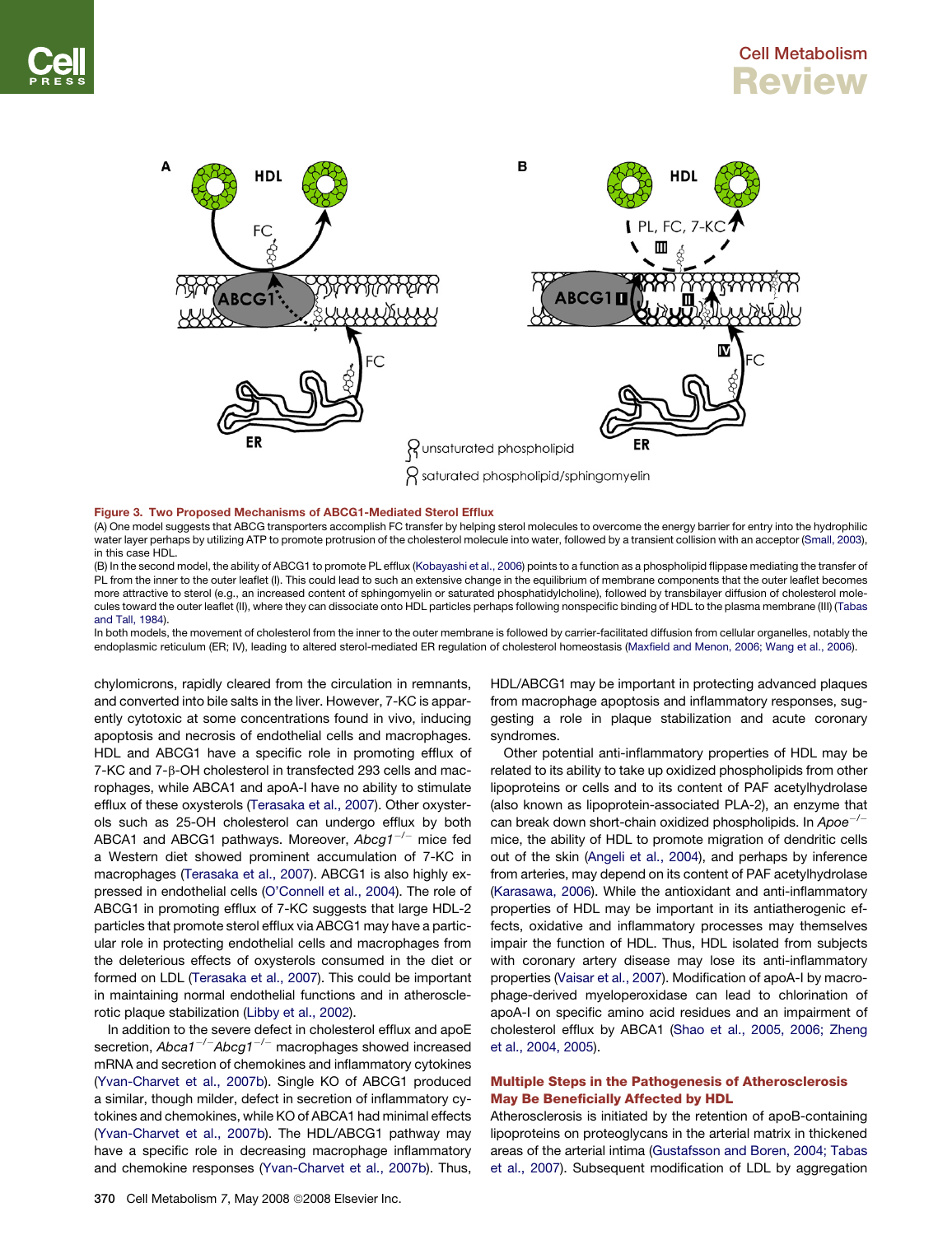

Figure 4. Potential Protective Effects of HDL on the Different Steps of Atherogenesis and Plaque Disruption

HDL can compete with the proteoglycan-rich matrix for binding of LDL particles limiting their retention (1) and can inhibit their modification by aggregation or oxidation, preventing a cascade of events that comprise the macrophage-dominated inflammatory process that triggers the cascade of events leading to atherosclerosis (2). HDL inhibits the attraction of monocytes to the endothelium by downregulating the expression of the chemoattractant cytokine MCP-1 (3). The binding of monocytes to the endothelium can also be inhibited by HDL by downregulation of the expression of the cell adhesion molecules VCAM-1 and ICAM-1 (4) and upregulation of endothelial cell nitric oxide (NO) release (5). HDL promotes macrophage cholesterol efflux via ABCA1 and ABCG1 (6) and thus reduces macrophage expression of inflammatory cytokines (7) as well as macrophage apoptosis induced by loading with unesterified cholesterol or oxidized LDL (8). Finally, HDL may help to preserve the viability of phagocytic macrophages by promoting massive cholesterol efflux after ingestion of cholesterol-enriched apoptotic cells (9), preventing postapoptotic necrosis with consequent inflammatory effects that contribute to plaque rupture.

or oxidation leads to a cascade of events that comprise the macrophage-dominated modified inflammatory response of atherosclerosis. Almost every step in this process has been reported to be favorably influenced by HDL. apoE-containing HDL can compete with the proteoglycan-rich matrix for binding of LDL (Figure 4, step 1) [\(Saxena et al., 1993](#page-9-0)), and HDL and apoA-I can inhibit LDL aggregation [\(Khoo et al., 1990](#page-8-0)). Moreover, HDL and its major apolipoprotein apoA-I have a variety of antioxidant properties that can reduce oxidation of LDL (step 2) [\(Navab et al.,](#page-8-0) [2000a, 2000b; Watson et al., 1995\)](#page-8-0). Oxidized phospholipids, hypercholesterolemia, and disturbed blood flow induce activation of endothelial cell NF-kB, resulting in upregulation of MCP-1, VCAM-1, and ICAM-1, causing attraction and binding of monocytes to the endothelium [\(Libby, 2002](#page-8-0)). HDL can inhibit the binding of monocytes to the endothelium by downregulating expression of cell adhesion molecules [\(Cockerill et al., 1995](#page-7-0)) (step 4). A variety of studies indicate that HDL enhances endothelial cell nitric oxide (NO) release ([Assanasen et al., 2005; Gong et al., 2003;](#page-7-0) [Nofer et al., 2004; Yuhanna et al., 2001\)](#page-7-0), and NO can inhibit the binding of monocytes to the endothelium (step 5). LDL modified by aggregation or oxidation can be taken up by macrophages, inducing foam cell formation. HDL promotes macrophage cholesterol efflux via ABCA1 and ABCG1, and probably other pathways as well (step 6). As noted above, HDL and apoA-I acting via ABCA1 and ABCG1 likely reduce macrophage expression of inflammatory genes and chemokines (step 7). ABCG1 is highly expressed in vascular endothelium, and this could be relevant to the mechanisms by which HDL can reduce expression of cell adhesion molecules [\(Hassan et al., 2006; O'Connell et al.,](#page-8-0) [2004\)](#page-8-0). The activity of these two transporters also reduces apoptosis of macrophages induced by loading with unesterified cholesterol or oxidized LDL (step 8) ([Terasaka et al., 2007\)](#page-10-0). Finally, the clearance of cholesterol-loaded apoptotic cells by phagocytic macrophages is important in preventing postapopotic necrosis and inflammation [\(Tabas, 2005](#page-9-0)). Macrophages that have phagocytosed cholesterol-enriched apoptotic cells show marked induction of ABCA1 and ABCG1 expression (step 9) and massive cholesterol efflux, which helps to preserve their viability, likely preventing oxysterol- and FC-induced toxicity in phagocytes [\(Cui et al., 2007; Gerbod-Giannone et al., 2006](#page-7-0)).

#### Conclusion and Perspective

The failure of the ILLUMINATE study represents a watershed in the development of HDL-directed therapies. Different observers have had very different reactions to this study and its adverse outcome. On the one hand, the failure could signal the end of the quest for HDL-directed therapies and lead to refocusing on newer mechanisms of VLDL/LDL lowering [\(Cohen et al., 2006;](#page-7-0) [Cuchel et al., 2007; Tall, 2006](#page-7-0)) or vessel wall targets. On the other hand, the post hoc analyses of the torcetrapib studies strongly suggest that sufficient increases in large HDL-2 particles may lead to a regression of coronary atherosclerosis and have identified a plausible mechanism of off-target toxicity of torcetrapib. These findings suggest that HDL increases due to CETP inhibitors, and perhaps by analogy niacin, may result in functional HDL. In parallel, basic research has revealed the importance of the ABCG1 pathway in mediating cellular sterol efflux to such large HDL particles. Treatments that increase cholesterol efflux via ABCA1 and/or ABCG1 are likely to be beneficial for atherosclerosis, though perhaps with a different spectrum of clinical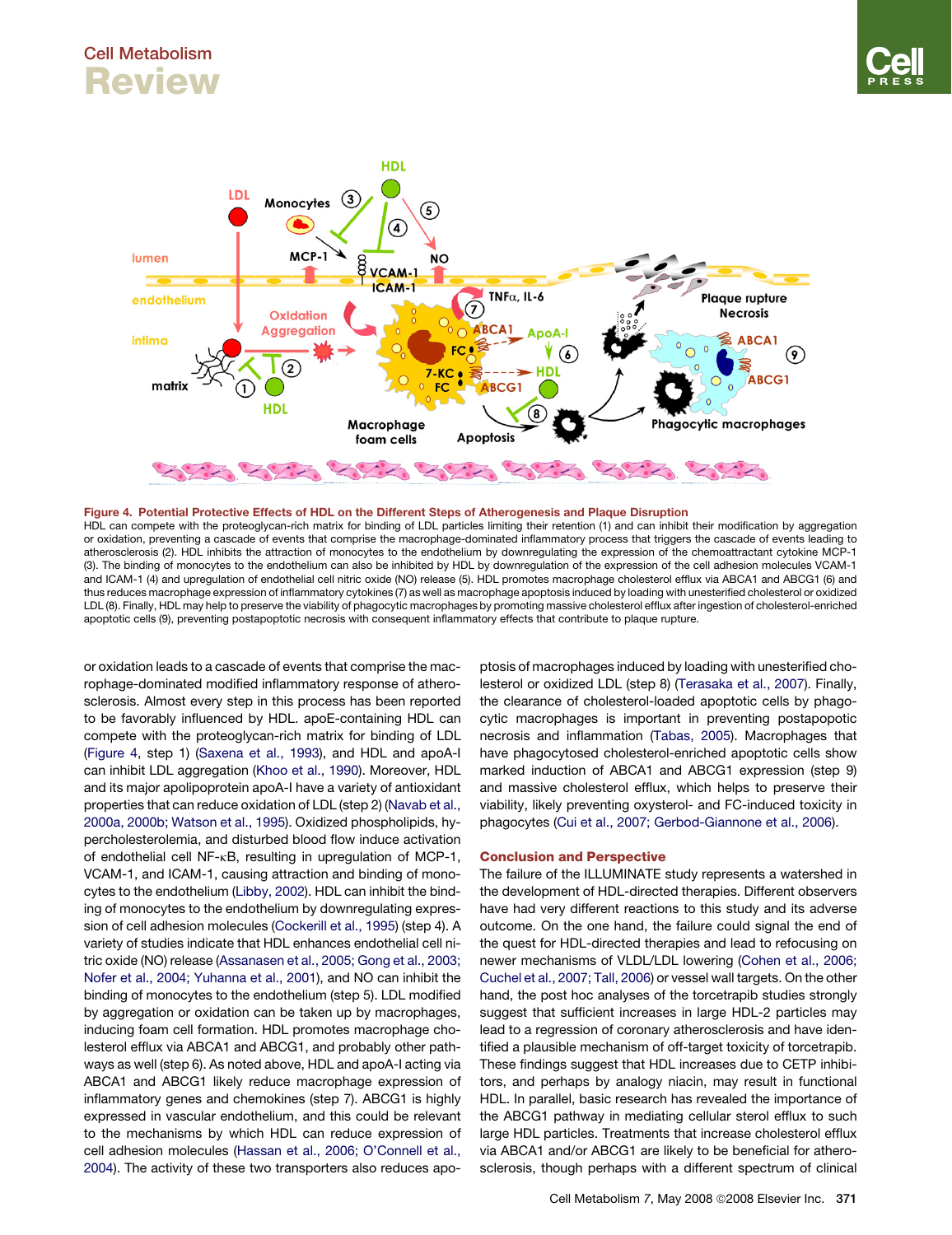<span id="page-7-0"></span>effects. Drugs that increase expression of apoA-I in the liver, or infusion of apoA-I or peptides derived from apoA-I that have been optimized for interaction with ABCA1 or LCAT, are also likely to be beneficial (Belalcazar et al., 2003; Linsel-Nitschke and Tall, 2005; Navab et al., 2006; Nissen et al., 2003; Rader, 2007b). These approaches may also lead to increased formation and levels of HDL particles that can in turn promote efflux of sterols via ABCG1. Therapeutic strategies that upregulate both ABCA1 and ABCG1 transporters may also be beneficial, as low levels of the transporters themselves may be rate limiting for cellular cholesterol efflux in some subjects with CHD ([Trogan et al.,](#page-10-0) [2006](#page-10-0)). Thus, assuming problems of increased fatty liver can be solved ([Repa et al., 2000; Schultz et al., 2000\)](#page-9-0), LXR activators might be ideal agents for increasing a variety of molecules involved in cholesterol efflux and transport (Bradley et al., 2007; Scott, 2007)—for example, restricting LXR activation to the small intestine might result in an increase in intestinal HDL formation via ABCA1, without producing fatty liver (Brunham et al., 2006).

#### ACKNOWLEDGMENTS

A.R.T. is a consultant to Merck, Pfizer, Johnson & Johnson, Novartis, Roche, and Boehringer Ingelheim.

#### **REFERENCES**

Adorni, M.P., Zimetti, F., Billheimer, J.T., Wang, N., Rader, D.J., Phillips, M.C., and Rothblat, G.H. (2007). The roles of different pathways in the release of cholesterol from macrophages. J. Lipid Res. *48*, 2453–2462.

Aiello, R.J., Brees, D., Bourassa, P.A., Royer, L., Lindsey, S., Coskran, T., Haghpassand, M., and Francone, O.L. (2002). Increased atherosclerosis in hyperlipidemic mice with inactivation of ABCA1 in macrophages. Arterioscler. Thromb. Vasc. Biol. *22*, 630–637.

Angeli, V., Llodra, J., Rong, J.X., Satoh, K., Ishii, S., Shimizu, T., Fisher, E.A., and Randolph, G.J. (2004). Dyslipidemia associated with atherosclerotic disease systemically alters dendritic cell mobilization. Immunity *21*, 561–574.

Assanasen, C., Mineo, C., Seetharam, D., Yuhanna, I.S., Marcel, Y.L., Connelly, M.A., Williams, D.L., de la Llera-Moya, M., Shaul, P.W., and Silver, D.L. (2005). Cholesterol binding, efflux, and a PDZ-interacting domain of scavenger receptor-BI mediate HDL-initiated signaling. J. Clin. Invest. *115*, 969–977.

Asztalos, B.F., Horvath, K.V., Kajinami, K., Nartsupha, C., Cox, C.E., Batista, M., Schaefer, E.J., Inazu, A., and Mabuchi, H. (2004). Apolipoprotein composition of HDL in cholesteryl ester transfer protein deficiency. J. Lipid Res. *45*, 448–455.

Baigent, C., Keech, A., Kearney, P.M., Blackwell, L., Buck, G., Pollicino, C., Kirby, A., Sourjina, T., Peto, R., Collins, R., and Simes, R. (2005). Efficacy and safety of cholesterol-lowering treatment: prospective meta-analysis of data from 90,056 participants in 14 randomised trials of statins. Lancet *366*, 1267–1278.

Baldan, A., Pei, L., Lee, R., Tarr, P., Tangirala, R.K., Weinstein, M.M., Frank, J., Li, A.C., Tontonoz, P., and Edwards, P.A. (2006). Impaired development of atherosclerosis in hyperlipidemic LdIr–/– and ApoE–/– mice transplanted with Abcg1-/- bone marrow. Arterioscler. Thromb. Vasc. Biol. 26, 2301-2307.

Barter, P., Gotto, A.M., LaRosa, J.C., Maroni, J., Szarek, M., Grundy, S.M., Kastelein, J.J., Bittner, V., and Fruchart, J.C. (2007a). HDL cholesterol, very low levels of LDL cholesterol, and cardiovascular events. N. Engl. J. Med. *357*, 1301–1310.

Barter, P.J., Caulfield, M., Eriksson, M., Grundy, S.M., Kastelein, J.J., Komajda, M., Lopez-Sendon, J., Mosca, L., Tardif, J.C., Waters, D.D., et al. (2007b). Effects of torcetrapib in patients at high risk for coronary events. N. Engl. J. Med. *357*, 2109–2122.

372 Cell Metabolism 7, May 2008 © 2008 Elsevier Inc.

Belalcazar, L.M., Merched, A., Carr, B., Oka, K., Chen, K.H., Pastore, L., Beaudet, A., and Chan, L. (2003). Long-term stable expression of human apolipoprotein A-I mediated by helper-dependent adenovirus gene transfer inhibits atherosclerosis progression and remodels atherosclerotic plaques in a mouse model of familial hypercholesterolemia. Circulation *107*, 2726– 2732.

Bodzioch, M., Orso, E., Klucken, J., Langmann, T., Bottcher, A., Diederich, W., Drobnik, W., Barlage, S., Buchler, C., Porsch-Ozcurumez, M., et al. (1999). The gene encoding ATP-binding cassette transporter 1 is mutated in Tangier disease. Nat. Genet. *22*, 347–351.

Bradley, M.N., Hong, C., Chen, M., Joseph, S.B., Wilpitz, D.C., Wang, X., Lusis, A.J., Collins, A., Hseuh, W.A., Collins, J.L., et al. (2007). Ligand activation of LXR beta reverses atherosclerosis and cellular cholesterol overload in mice lacking LXR alpha and apoE. J. Clin. Invest. *117*, 2337–2346.

Brewer, H.B., Jr. (2004). Increasing HDL cholesterol levels. N. Engl. J. Med. *350*, 1491–1494.

Brooks-Wilson, A., Marcil, M., Clee, S.M., Zhang, L.H., Roomp, K., van Dam, M., Yu, L., Brewer, C., Collins, J.A., Molhuizen, H.O., et al. (1999). Mutations in ABC1 in Tangier disease and familial high-density lipoprotein deficiency. Nat. Genet. *22*, 336–345.

Brousseau, M.E., Schaefer, E.J., Wolfe, M.L., Bloedon, L.T., Digenio, A.G., Clark, R.W., Mancuso, J.P., and Rader, D.J. (2004). Effects of an inhibitor of cholesteryl ester transfer protein on HDL cholesterol. N. Engl. J. Med. *350*, 1505–1515.

Brousseau, M.E., Diffenderfer, M.R., Millar, J.S., Nartsupha, C., Asztalos, B.F., Welty, F.K., Wolfe, M.L., Rudling, M., Bjorkhem, I., Angelin, B., et al. (2005). Effects of cholesteryl ester transfer protein inhibition on high-density lipoprotein subspecies, apolipoprotein A-I metabolism, and fecal sterol excretion. Arterioscler. Thromb. Vasc. Biol. *25*, 1057–1064.

Brown, A.J., and Jessup, W. (1999). Oxysterols and atherosclerosis. Atherosclerosis *142*, 1–28.

Brown, A.J., Dean, R.T., and Jessup, W. (1996). Free and esterified oxysterol: formation during copper-oxidation of low density lipoprotein and uptake by macrophages. J. Lipid Res. *37*, 320–335.

Brown, B.G., Stukovsky, K.H., and Zhao, X.Q. (2006). Simultaneous lowdensity lipoprotein-C lowering and high-density lipoprotein-C elevation for optimum cardiovascular disease prevention with various drug classes, and their combinations: a meta-analysis of 23 randomized lipid trials. Curr. Opin. Lipidol. *17*, 631–636.

Brown, M.L., Inazu, A., Hesler, C.B., Agellon, L.B., Mann, C., Whitlock, M.E., Marcel, Y.L., Milne, R.W., Koizumi, J., Mabuchi, H., et al. (1989). Molecular basis of lipid transfer protein deficiency in a family with increased high-density lipoproteins. Nature *342*, 448–451.

Brunham, L.R., Kruit, J.K., Pape, T.D., Parks, J.S., Kuipers, F., and Hayden, M.R. (2006). Tissue-specific induction of intestinal ABCA1 expression with a liver X receptor agonist raises plasma HDL cholesterol levels. Circ. Res. *99*, 672–674.

Castelli, W.P., Doyle, J.T., Gordon, T., Hames, C.G., Hjortland, M.C., Hulley, S.B., Kagan, A., and Zukel, W.J. (1977). HDL cholesterol and other lipids in coronary heart disease. The cooperative lipoprotein phenotyping study. Circulation *55*, 767–772.

Cockerill, G.W., Rye, K.A., Gamble, J.R., Vadas, M.A., and Barter, P.J. (1995). High-density lipoproteins inhibit cytokine-induced expression of endothelial cell adhesion molecules. Arterioscler. Thromb. Vasc. Biol. *15*, 1987–1994.

Cohen, J.C., Boerwinkle, E., Mosley, T.H., Jr., and Hobbs, H.H. (2006). Se-quence variations in PCSK9, low LDL, and protection against coronary heart disease. N. Engl. J. Med. *354*, 1264–1272.

Cuchel, M., Bloedon, L.T., Szapary, P.O., Kolansky, D.M., Wolfe, M.L., Sarkis, A., Millar, J.S., Ikewaki, K., Siegelman, E.S., Gregg, R.E., and Rader, D.J. (2007). Inhibition of microsomal triglyceride transfer protein in familial hypercholesterolemia. N. Engl. J. Med. *356*, 148–156.

Cui, D., Thorp, E., Li, Y., Wang, N., Yvan-Charvet, L., Tall, A.R., and Tabas, I. (2007). Pivotal advance: macrophages become resistant to cholesterolinduced death after phagocytosis of apoptotic cells. J. Leukoc. Biol. *82*, 1040–1050.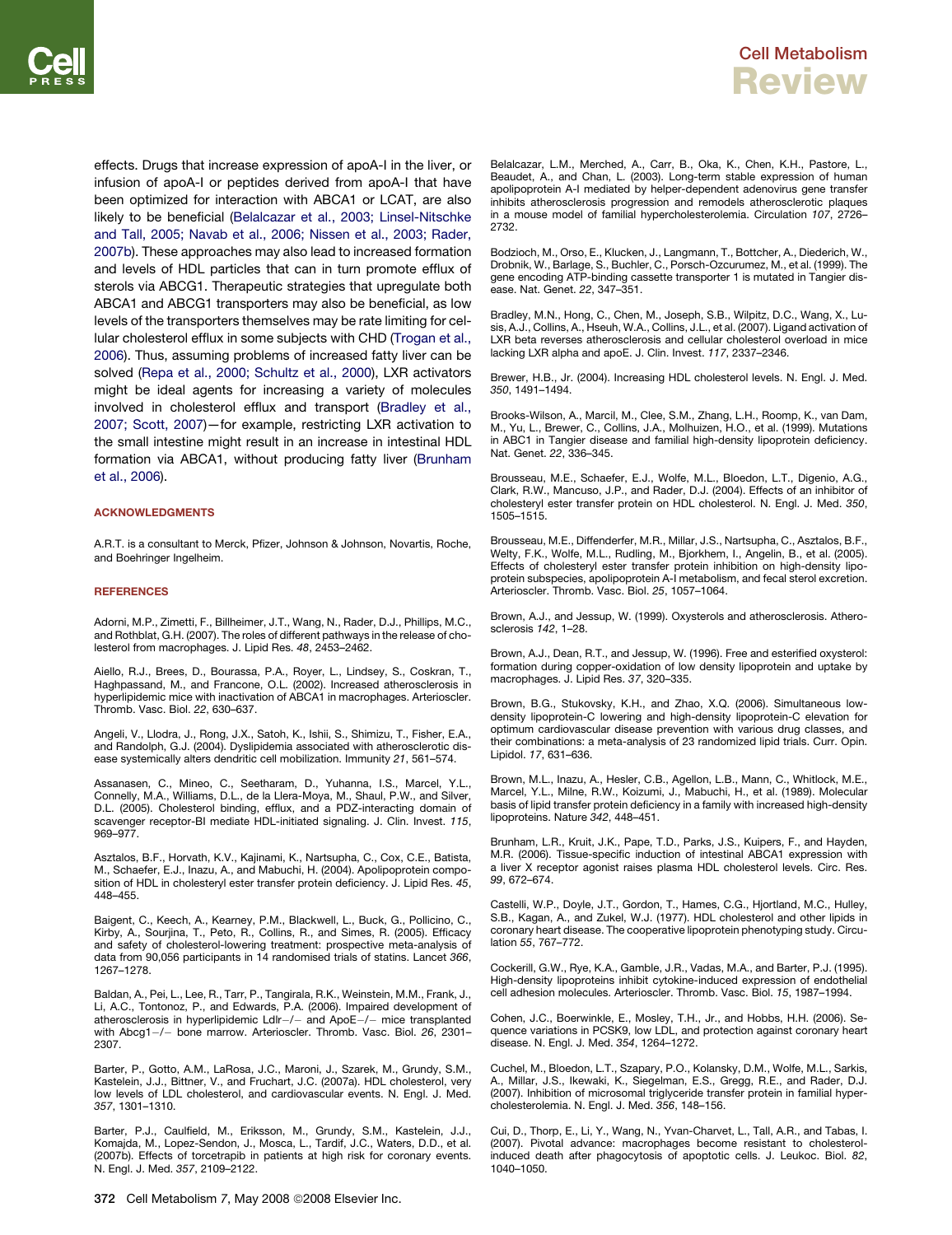<span id="page-8-0"></span>Curtiss, L.K., Valenta, D.T., Hime, N.J., and Rye, K.A. (2006). What is so special about apolipoprotein AI in reverse cholesterol transport? Arterioscler. Thromb. Vasc. Biol. *26*, 12–19.

de Haan, W., van der Hoogt, C.C., Westerterp, M., Hoekstra, M., Dallinga-Thie, G.M., Princen, H.M., Romijn, J.A., Jukema, J.W., Havekes, L.M., and Rensen, P.C. (2008). Atorvastatin increases HDL cholesterol by reducing CETP expression in cholesterol-fed APOE\*3-Leiden.CETP mice. Atherosclerosis *197*, 57–63. Published online September 14, 2007. 10.1016/j.atherosclerosis.2007.08.001.

Duverger, N., Rader, D., Ikewaki, K., Nishiwaki, M., Sakamoto, T., Ishikawa, T., Nagano, M., Nakamura, H., and Brewer, H.B., Jr. (1995). Characterization of high-density apolipoprotein particles A-I and A-I:A-II isolated from humans with cholesteryl ester transfer protein deficiency. Eur. J. Biochem. *227*, 123–129.

Fumeron, F., Betoulle, D., Luc, G., Behague, I., Ricard, S., Poirier, O., Jemaa, R., Evans, A., Arveiler, D., Marques-Vidal, P., et al. (1995). Alcohol intake modulates the effect of a polymorphism of the cholesteryl ester transfer protein gene on plasma high density lipoprotein and the risk of myocardial infarction. J. Clin. Invest. *96*, 1664–1671.

Gerbod-Giannone, M.C., Li, Y., Holleboom, A., Han, S., Hsu, L.C., Tabas, I., and Tall, A.R. (2006). TNFalpha induces ABCA1 through NF-kappaB in macrophages and in phagocytes ingesting apoptotic cells. Proc. Natl. Acad. Sci. USA *103*, 3112–3117.

Gillotte-Taylor, K., Nickel, M., Johnson, W.J., Francone, O.L., Holvoet, P., Lund-Katz, S., Rothblat, G.H., and Phillips, M.C. (2002). Effects of enrichment of fibroblasts with unesterified cholesterol on the efflux of cellular lipids to apolipoprotein A-I. J. Biol. Chem. *277*, 11811–11820.

Gong, M., Wilson, M., Kelly, T., Su, W., Dressman, J., Kincer, J., Matveev, S.V., Guo, L., Guerin, T., Li, X.A., et al. (2003). HDL-associated estradiol stimulates endothelial NO synthase and vasodilation in an SR-BI-dependent manner. J. Clin. Invest. *111*, 1579–1587.

Gordon, T., Castelli, W.P., Hjortland, M.C., Kannel, W.B., and Dawber, T.R. (1977). High density lipoprotein as a protective factor against coronary heart disease. The Framingham Study. Am. J. Med. *62*, 707–714.

Gustafsson, M., and Boren, J. (2004). Mechanism of lipoprotein retention by the extracellular matrix. Curr. Opin. Lipidol. *15*, 505–514.

Hassan, H.H., Denis, M., Krimbou, L., Marcil, M., and Genest, J. (2006). Cellular cholesterol homeostasis in vascular endothelial cells. Can. J. Cardiol. *22* (*Suppl B*), 35B–40B.

Ikewaki, K., Rader, D.J., Sakamoto, T., Nishiwaki, M., Wakimoto, N., Schaefer, J.R., Ishikawa, T., Fairwell, T., Zech, L.A., Nakamura, H., et al. (1993). Delayed catabolism of high density lipoprotein apolipoproteins A-I and A-II in human cholesteryl ester transfer protein deficiency. J. Clin. Invest. *92*, 1650–1658.

Ikewaki, K., Nishiwaki, M., Sakamoto, T., Ishikawa, T., Fairwell, T., Zech, L.A., Nagano, M., Nakamura, H., Brewer, H.B., Jr., and Rader, D.J. (1995). Increased catabolic rate of low density lipoproteins in humans with cholesteryl ester transfer protein deficiency. J. Clin. Invest. *96*, 1573–1581.

Inazu, A., Brown, M.L., Hesler, C.B., Agellon, L.B., Koizumi, J., Takata, K., Maruhama, Y., Mabuchi, H., and Tall, A.R. (1990). Increased high-density lipoprotein levels caused by a common cholesteryl-ester transfer protein gene mutation. N. Engl. J. Med. *323*, 1234–1238.

Ishigami, M., Yamashita, S., Sakai, N., Arai, T., Hirano, K., Hiraoka, H., Kameda-Takemura, K., and Matsuzawa, Y. (1994). Large and cholesteryl ester-rich high-density lipoproteins in cholesteryl ester transfer protein (CETP) deficiency can not protect macrophages from cholesterol accumulation induced by acetylated low-density lipoproteins. J. Biochem. *116*, 257–262.

Karasawa, K. (2006). Clinical aspects of plasma platelet-activating factoracetylhydrolase. Biochim. Biophys. Acta *1761*, 1359–1372.

Kearney, P.M., Blackwell, L., Collins, R., Keech, A., Simes, J., Peto, R., Armitage, J., and Baigent, C. (2008). Efficacy of cholesterol-lowering therapy in 18,686 people with diabetes in 14 randomised trials of statins: a meta-analysis. Lancet *371*, 117–125.

Keidar, S., Kaplan, M., Pavlotzky, E., Coleman, R., Hayek, T., Hamoud, S., and Aviram, M. (2004). Aldosterone administration to mice stimulates macrophage NADPH oxidase and increases atherosclerosis development: a possible role

for angiotensin-converting enzyme and the receptors for angiotensin II and aldosterone. Circulation *109*, 2213–2220.

Kennedy, M.A., Barrera, G.C., Nakamura, K., Baldan, A., Tarr, P., Fishbein, M.C., Frank, J., Francone, O.L., and Edwards, P.A. (2005). ABCG1 has a critical role in mediating cholesterol efflux to HDL and preventing cellular lipid accumulation. Cell Metab. *1*, 121–131.

Khoo, J.C., Miller, E., McLoughlin, P., and Steinberg, D. (1990). Prevention of low density lipoprotein aggregation by high density lipoprotein or apolipoprotein A-I. J. Lipid Res. *31*, 645–652.

Kobayashi, A., Takanezawa, Y., Hirata, T., Shimizu, Y., Misasa, K., Kioka, N., Arai, H., Ueda, K., and Matsuo, M. (2006). Efflux of sphingomyelin, cholesterol, and phosphatidylcholine by ABCG1. J. Lipid Res. *47*, 1791–1802.

Krishna, R., Anderson, M.S., Bergman, A.J., Jin, B., Fallon, M., Cote, J., Rosko, K., Chavez-Eng, C., Lutz, R., Bloomfield, D.M., et al. (2007). Effect of the cholesteryl ester transfer protein inhibitor, anacetrapib, on lipoproteins in patients with dyslipidaemia and on 24-h ambulatory blood pressure in healthy individuals: two double-blind, randomised placebo-controlled phase I studies. Lancet *370*, 1907–1914.

Kuivenhoven, J.A., de Grooth, G.J., Kawamura, H., Klerkx, A.H., Wilhelm, F., Trip, M.D., and Kastelein, J.J. (2005). Effectiveness of inhibition of cholesteryl ester transfer protein by JTT-705 in combination with pravastatin in type II dyslipidemia. Am. J. Cardiol. *95*, 1085–1088.

Lewington, S., Whitlock, G., Clarke, R., Sherliker, P., Emberson, J., Halsey, J., Qizilbash, N., Peto, R., and Collins, R. (2007). Blood cholesterol and vascular mortality by age, sex, and blood pressure: a meta-analysis of individual data from 61 prospective studies with 55,000 vascular deaths. Lancet *370*, 1829–1839.

Libby, P. (2002). Inflammation in atherosclerosis. Nature *420*, 868–874.

Libby, P., Ridker, P.M., and Maseri, A. (2002). Inflammation and atherosclerosis. Circulation *105*, 1135–1143.

Linsel-Nitschke, P., and Tall, A.R. (2005). HDL as a target in the treatment of atherosclerotic cardiovascular disease. Nat. Rev. Drug Discov. *4*, 193–205.

Mahley, R.W., Huang, Y., and Weisgraber, K.H. (2006). Putting cholesterol in its place: apoE and reverse cholesterol transport. J. Clin. Invest. *116*, 1226–1229.

Matsuura, F., Wang, N., Chen, W., Jiang, X.C., and Tall, A.R. (2006). HDL from CETP-deficient subjects shows enhanced ability to promote cholesterol efflux from macrophages in an apoE- and ABCG1-dependent pathway. J. Clin. Invest. *116*, 1435–1442.

Maxfield, F.R., and Menon, A.K. (2006). Intracellular sterol transport and distribution. Curr. Opin. Cell Biol. *18*, 379–385.

Morton, R.E., and Greene, D.J. (1997). Suppression of lipid transfer inhibitor protein activity by oleate. A novel mechanism of cholesteryl ester transfer protein regulation by plasma free fatty acids. Arterioscler. Thromb. Vasc. Biol. *17*, 3041–3048.

Navab, M., Hama, S.Y., Anantharamaiah, G.M., Hassan, K., Hough, G.P., Watson, A.D., Reddy, S.T., Sevanian, A., Fonarow, G.C., and Fogelman, A.M. (2000a). Normal high density lipoprotein inhibits three steps in the formation of mildly oxidized low density lipoprotein: steps 2 and 3. J. Lipid Res. *41*, 1495–1508.

Navab, M., Hama, S.Y., Cooke, C.J., Anantharamaiah, G.M., Chaddha, M., Jin, L., Subbanagounder, G., Faull, K.F., Reddy, S.T., Miller, N.E., and Fogelman, A.M. (2000b). Normal high density lipoprotein inhibits three steps in the formation of mildly oxidized low density lipoprotein: step 1. J. Lipid Res. *41*, 1481–1494.

Navab, M., Anantharamaiah, G.M., Reddy, S.T., and Fogelman, A.M. (2006). Apolipoprotein A-I mimetic peptides and their role in atherosclerosis prevention. Nat. Clin. Pract. Cardiovasc. Med. *3*, 540–547.

NHLBI (Lipid Metabolism-Atherogenesis Branch) (1984). The Lipid Research Clinics Coronary Primary Prevention Trial results. II. The relationship of reduction in incidence of coronary heart disease to cholesterol lowering. JAMA *251*, 365–374.

Nicholls, S.J., Brennan, D.M., Wolski, K., Kalidindi, S.R., Moon, K.W., Tuzcu, E.M., and Nissen, S.E. (2007). Changes in levels of high density lipoprotein cholesterol predict the impact of torcetrapib on progression of coronary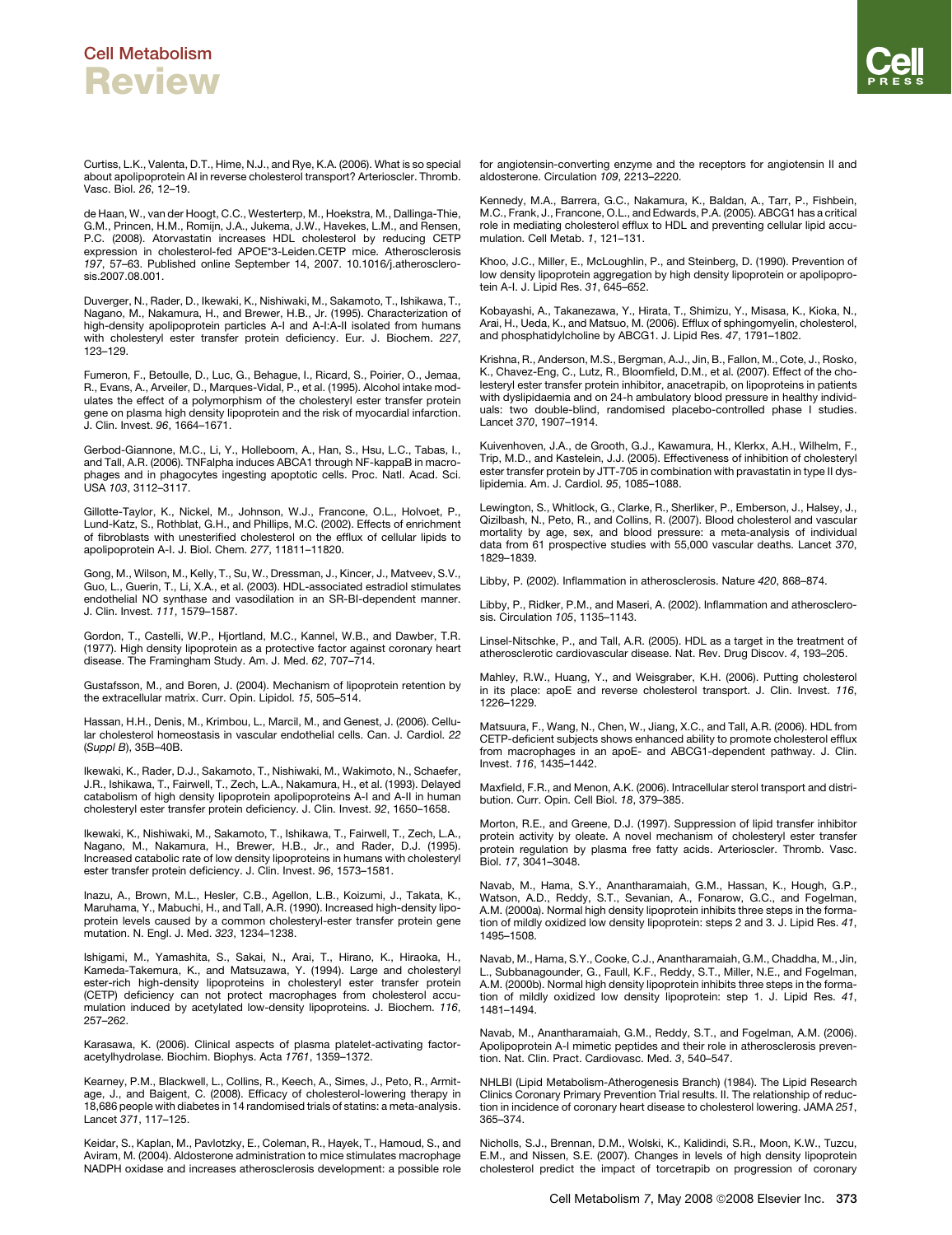<span id="page-9-0"></span>atherosclerosis: Insights from ILLUSTRATE. Abstract 684 from AHA Scientific Sessions 2007. Circulation *116*, II\_127.

Nissen, S.E., Tsunoda, T., Tuzcu, E.M., Schoenhagen, P., Cooper, C.J., Yasin, M., Eaton, G.M., Lauer, M.A., Sheldon, W.S., Grines, C.L., et al. (2003). Effect of recombinant ApoA-I Milano on coronary atherosclerosis in patients with acute coronary syndromes: a randomized controlled trial. JAMA *290*, 2292–2300.

Nissen, S.E., Tardif, J.C., Nicholls, S.J., Revkin, J.H., Shear, C.L., Duggan, W.T., Ruzyllo, W., Bachinsky, W.B., Lasala, G.P., and Tuzcu, E.M. (2007). Effect of torcetrapib on the progression of coronary atherosclerosis. N. Engl. J. Med. *356*, 1304–1316.

Nofer, J.R., van der Giet, M., Tolle, M., Wolinska, I., von Wnuck Lipinski, K., Baba, H.A., Tietge, U.J., Godecke, A., Ishii, I., Kleuser, B., et al. (2004). HDL induces NO-dependent vasorelaxation via the lysophospholipid receptor S1P3. J. Clin. Invest. *113*, 569–581.

O'Connell, B.J., Denis, M., and Genest, J. (2004). Cellular physiology of cholesterol efflux in vascular endothelial cells. Circulation *110*, 2881–2888.

Oram, J.F., Lawn, R.M., Garvin, M.R., and Wade, D.P. (2000). ABCA1 is the cAMP-inducible apolipoprotein receptor that mediates cholesterol secretion from macrophages. J. Biol. Chem. *275*, 34508–34511.

Otvos, J.D., Collins, D., Freedman, D.S., Shalaurova, I., Schaefer, E.J., McNamara, J.R., Bloomfield, H.E., and Robins, S.J. (2006). Low-density lipoprotein and high-density lipoprotein particle subclasses predict coronary events and are favorably changed by gemfibrozil therapy in the Veterans Affairs High-Density Lipoprotein Intervention Trial. Circulation *113*, 1556–1563.

Out, R., Hoekstra, M., Habets, K., Meurs, I., de Waard, V., Hildebrand, R.B., Wang, Y., Chimini, G., Kuiper, J., Van Berkel, T.J., and Van Eck, M. (2008a). Combined deletion of macrophage ABCA1 and ABCG1 leads to massive lipid accumulation in tissue macrophages and distinct atherosclerosis at relatively low plasma cholesterol levels. Arterioscler. Thromb. Vasc. Biol. *28*, 258–264. Published online November 15, 2007. 10.1161/ATVBAHA.107.156935.

Out, R., Jessup, W., Le Goff, W., Hoekstra, M., Gelissen, I.C., Zhao, Y., Kritharides, L., Chimini, G., Kuiper, J., Chapman, M.J., et al. (2008b). Coexistence of foam cells and hypocholesterolemia in mice lacking the ABC Transporters A1 and G1. Circ. Res. *102*, 113–120. Published online October 25, 2007. 10.1161/ CIRCRESAHA.107.161711.

Pedersen, T.R., Olsson, A.G., Faergeman, O., Kjekshus, J., Wedel, H., Berg, K., Wilhelmsen, L., Haghfelt, T., Thorgeirsson, G., Pyorala, K., et al. (1998). Lipoprotein changes and reduction in the incidence of major coronary heart disease events in the Scandinavian Simvastatin Survival Study (4S). Circulation *97*, 1453–1460.

Peters-Libeu, C.A., Newhouse, Y., Hatters, D.M., and Weisgraber, K.H. (2006). Model of biologically active apolipoprotein E bound to dipalmitoylphosphatidylcholine. J. Biol. Chem. *281*, 1073–1079.

Pitt, B., Remme, W., Zannad, F., Neaton, J., Martinez, F., Roniker, B., Bittman, R., Hurley, S., Kleiman, J., and Gatlin, M. (2003). Eplerenone, a selective aldosterone blocker, in patients with left ventricular dysfunction after myocardial infarction. N. Engl. J. Med. *348*, 1309–1321.

Plump, A.S., Scott, C.J., and Breslow, J.L. (1994). Human apolipoprotein A-I gene expression increases high density lipoprotein and suppresses atherosclerosis in the apolipoprotein E-deficient mouse. Proc. Natl. Acad. Sci. USA *91*, 9607–9611.

Rader, D.J. (2007a). Illuminating HDL–is it still a viable therapeutic target? N. Engl. J. Med. *357*, 2180–2183.

Rader, D.J. (2007b). Mechanisms of disease: HDL metabolism as a target for novel therapies. Nat. Clin. Pract. Cardiovasc. Med. *4*, 102–109.

Ranalletta, M., Wang, N., Han, S., Yvan-Charvet, L., Welch, C., and Tall, A.R. (2006). Decreased atherosclerosis in low-density lipoprotein receptor knockout mice transplanted with Abcg1-/- bone marrow. Arterioscler. Thromb. Vasc. Biol. *26*, 2308–2315.

Repa, J.J., Liang, G., Ou, J., Bashmakov, Y., Lobaccaro, J.M., Shimomura, I., Shan, B., Brown, M.S., Goldstein, J.L., and Mangelsdorf, D.J. (2000). Regulation of mouse sterol regulatory element-binding protein-1c gene (SREBP-1c) by oxysterol receptors, LXRalpha and LXRbeta. Genes Dev. *14*, 2819–2830.

374 Cell Metabolism 7, May 2008 © 2008 Elsevier Inc.

Rhoads, G.G., Gulbrandsen, C.L., and Kagan, A. (1976). Serum lipoproteins and coronary heart disease in a population study of Hawaii Japanese men. N. Engl. J. Med. *294*, 293–298.

Rubin, E.M., Krauss, R.M., Spangler, E.A., Verstuyft, J.G., and Clift, S.M. (1991). Inhibition of early atherogenesis in transgenic mice by human apolipoprotein AI. Nature *353*, 265–267.

Rust, S., Rosier, M., Funke, H., Real, J., Amoura, Z., Piette, J.C., Deleuze, J.F., Brewer, H.B., Duverger, N., Denefle, P., and Assmann, G. (1999). Tangier disease is caused by mutations in the gene encoding ATP-binding cassette transporter 1. Nat. Genet. *22*, 352–355.

Saxena, U., Ferguson, E., and Bisgaier, C.L. (1993). Apolipoprotein E modulates low density lipoprotein retention by lipoprotein lipase anchored to the subendothelial matrix. J. Biol. Chem. *268*, 14812–14819.

Schaefer, E.J., and Asztalos, B.F. (2006). The effects of statins on high-density lipoproteins. Curr. Atheroscler. Rep. *8*, 41–49.

Schultz, J.R., Tu, H., Luk, A., Repa, J.J., Medina, J.C., Li, L., Schwendner, S., Wang, S., Thoolen, M., Mangelsdorf, D.J., et al. (2000). Role of LXRs in control of lipogenesis. Genes Dev. *14*, 2831–2838.

Scott, J. (2007). The liver X receptor and atherosclerosis. N. Engl. J. Med. *357*, 2195–2197.

Seip, R.L., Moulin, P., Cocke, T., Tall, A., Kohrt, W.M., Mankowitz, K., Semenkovich, C.F., Ostlund, R., and Schonfeld, G. (1993). Exercise training decreases plasma cholesteryl ester transfer protein. Arterioscler. Thromb. *13*, 1359–1367.

Shao, B., Bergt, C., Fu, X., Green, P., Voss, J.C., Oda, M.N., Oram, J.F., and Heinecke, J.W. (2005). Tyrosine 192 in apolipoprotein A-I is the major site of nitration and chlorination by myeloperoxidase, but only chlorination markedly impairs ABCA1-dependent cholesterol transport. J. Biol. Chem. *280*, 5983–5993.

Shao, B., Oda, M.N., Bergt, C., Fu, X., Green, P.S., Brot, N., Oram, J.F., and Heinecke, J.W. (2006). Myeloperoxidase impairs ABCA1-dependent cholesterol efflux through methionine oxidation and site-specific tyrosine chlorination of apolipoprotein A-I. J. Biol. Chem. *281*, 9001–9004.

Singh, I.M., Shishehbor, M.H., and Ansell, B.J. (2007). High-density lipoprotein as a therapeutic target: a systematic review. JAMA *298*, 786–798.

Small, D.M. (2003). Role of ABC transporters in secretion of cholesterol from liver into bile. Proc. Natl. Acad. Sci. USA *100*, 4–6.

Smith, J.D., Le Goff, W., Settle, M., Brubaker, G., Waelde, C., Horwitz, A., and Oda, M.N. (2004). ABCA1 mediates concurrent cholesterol and phospholipid efflux to apolipoprotein A-I. J. Lipid Res. *45*, 635–644.

Tabas, I. (2005). Consequences and therapeutic implications of macrophage apoptosis in atherosclerosis: the importance of lesion stage and phagocytic efficiency. Arterioscler. Thromb. Vasc. Biol. *25*, 2255–2264.

Tabas, I., and Tall, A.R. (1984). Mechanism of the association of HDL3 with endothelial cells, smooth muscle cells, and fibroblasts. Evidence against the role of specific ligand and receptor proteins. J. Biol. Chem. *259*, 13897– 13905.

Tabas, I., Williams, K.J., and Boren, J. (2007). Subendothelial lipoprotein retention as the initiating process in atherosclerosis: update and therapeutic implications. Circulation *116*, 1832–1844.

Tall, A.R. (2003). Role of ABCA1 in cellular cholesterol efflux and reverse cholesterol transport. Arterioscler. Thromb. Vasc. Biol. *23*, 710–711.

Tall, A.R. (2006). Protease variants, LDL, and coronary heart disease. N. Engl. J. Med. *354*, 1310–1312.

Tall, A.R. (2007). CETP inhibitors to increase HDL cholesterol levels. N. Engl. J. Med. *356*, 1364–1366.

Tall, A.R., Yvan-Charvet, L., and Wang, N. (2007). The failure of torcetrapib: was it the molecule or the mechanism? Arterioscler. Thromb. Vasc. Biol. *27*, 257–260.

Tanigawa, H., Billheimer, J.T., Tohyama, J., Zhang, Y., Rothblat, G., and Rader, D.J. (2007). Expression of cholesteryl ester transfer protein in mice promotes macrophage reverse cholesterol transport. Circulation *116*, 1267–1273.